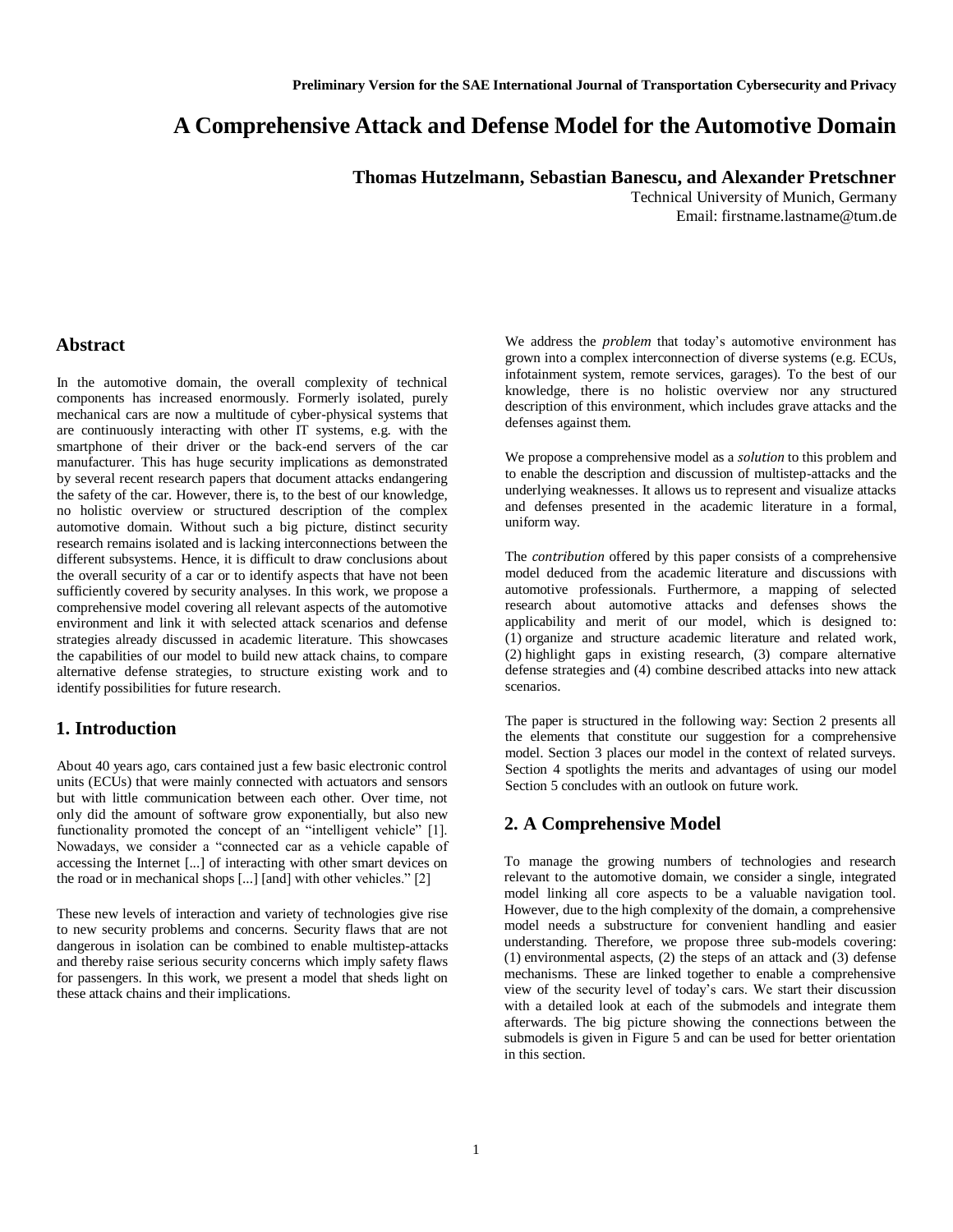

*Figure 2: Concretization of the Environment Model*

We consider this model and the mapping as a valuable contribution to both academia and industry. Researchers can use this model to systematically classify and group existing academic literature. This is especially helpful for related work and for identifying research gaps. Related research is classified similarly and work uncovering new attack-vectors in the system inherently requires new defense mechanisms that can be linked with them. For industry experts, this model can be helpful to explore security problems and solutions. Using the interconnections and the attributes within the model, they can compare attacks with their prerequisite and potential impact on the defenses with their effectiveness and the efforts (i.e. costs) involved in implementation. We believe that this is a helpful guide for decision-makers when it comes to incorporating a higher level of security into the automotive domain, as presented by researchers.

In the following sections, we walk through the three submodels. For making the explanations more tangible, we are elaborating a hypothetical example of an attack. In this scenario, an adversary uses a malicious smartphone app to gain remote control over a car.

### *2.1 Environment Model*

All security analyses can only be carried out with respect to the concrete, underlying system in the specific context of a given environment. Hence, the foundation for our model is formed by a model for the automotive environment containing the relevant system parts. We are aware of the continued development and changes in the automotive domain. So a single static model can ever only be a snapshot of the environment, which sooner or later will become outdated and would require adjustments in the model.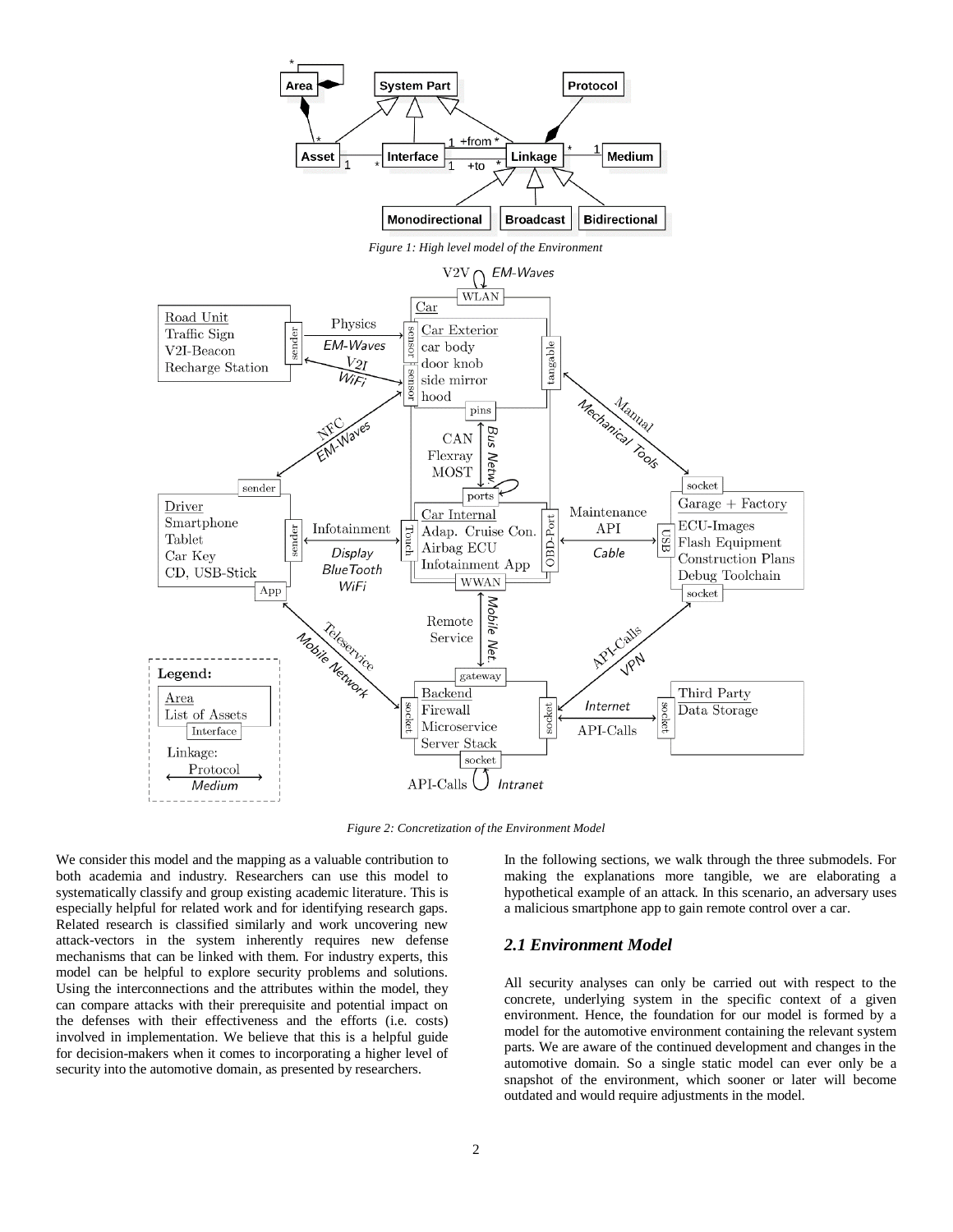Therefore, we provide two models: A higher level model defining the basic structure of the environment together with its interrelations and a specific representation of this model that depicts the current stateof-the-art in the automotive domain. Future security analyses can adapt and extend the specific instances, although the higher level model remains constant.

#### **2.1.1 High Level Environment Model**

A UML class diagram for the complete model is illustrated in Figure 1. Today's automotive environment can be split into distinct *areas*, e.g. the car itself and its surroundings on the road. Each of these areas is composed of different *assets* (e.g. ECUs or a microservice) and may have nested areas supporting a deeper, more detailed analysis. These assets may have a varying number of *interfaces* that connect them with other assets from the same area or from some other area. Such a connection is called *linkage* and can be *monodirectional*, *bidirectional* or a *broadcast* communication. Each of connections requires a *protocol* for communication and a *medium*  for transporting the communication. As assets, interfaces, and linkages all potentially exhibit attack surfaces, they are generalized as *system parts* and referenced as such in the attack model.

#### **2.1.2 Concretization of the Environment Model**

While the abstract model ensures an immutable foundation for the environment description, it needs to be specialized on the interrelations in the automotive domain for any concrete security analyses to be possible. To tailor it to the domain, we instantiate this model with the relevant entities from the automotive ecosystem.

We focus mainly on the diversity of the areas and added enough details to map ongoing research to the model, but we skip the technical embodiment of all the assets, in order to limit the initial complexity of the model. If needed, domain experts can add more levels of detail for their special use cases. As this enrichment happens based on the higher level model, the comprehensive view retains its connections and usability.

Our initial concretization of the model is illustrated in Figure 2. The most important area in the automotive environment is the car. Due to its complexity, we split this area into two subareas: *car internals* and the *car exterior*. The *car exterior* is a collection of everything that is tangible when you look at a car, e.g. the car body, a doorknob or the hood. Its counterpart consists of the *car internals*, everything that is hidden out of sight in the interior of the car, e.g. the body control module, the motor and apps for the infotainment system. The entity interacting the most with the car is the *driver*. The driver can use all the offerings of the infotainment system (e.g. the displays) and connect various assets (e.g. a smartphone, Bluetooth speaker, for more details see Oka et al. [3]) to the car. The driver herself is not an asset, as our model works on information assets only. However, she is indirectly represented by the assets she is using and their design. Another area consists of everything on the *road*, for example, the hardware required for vehicle to road infrastructure (V2R) communication (for a more detailed description see Lu et al. [4]). Finally, there are several areas related to the manufacturer of the car. First, everything that is needed to build and maintain the car is grouped in the *garage & factory* area. This includes the construction plans, the images for the ECUs and the whole debugging tool-chain. Furthermore, modern cars use the mobile telelphone network to establish a steady connection to a *backend,* operated by the respective

manufacturers. This backend is used to provide additional services to the driver. The assets of the *backend*-area are the software components required to provide these services, e.g. the server operating system or the micro-services. Most likely, not all of these services can be provided by the manufacturer alone. Hence, the backend is connected to the *third party* area that can provide additional services, for example, updated maps or traffic information.

In our hypothetical example, we need to add different, concrete assets to the model. The attack starts with a malicious smartphone app, so the driver needs to use it on her smartphone and have a link to the infotainment app. For gaining remote control, the access of the attacker needs to be extended to the head unit, and via the CAN bus to the ECUs that are actually controlling the car.

### **2.2 Attack Model**

After describing the different systems, our next sub-model focuses on the attacks on these systems. This model is illustrated in Figure 3. The core node of the attack-model is the *attacker* performing the attack. Initially, each attacker has several *capabilities* that allows them to start the attack. This can be some level of *access* to the car or the ownership of and knowledge about *tools*. Other capabilities gained or required by exploits are labeled as *aptitudes*. These initial capabilities enable the attacker to execute an *exploit* on some system part. If this exploit is successful, the attacker may gain additional capabilities from the infected component. These new capabilities can enable the attacker to execute other exploits on some other or the same system part. This procedure continues until the attackers reach an exploit that allows them to achieve their final *objective*. A successful attack is not just a single exploit, but a consecutive chain of exploits depending on each other, building up more capabilities for the attacker until they achieve their objective.

Our model enriches this core skeleton with additional information and classification that gives a better understanding of the attack. Each attacker has a *motivation*. The most harmless attackers just want to tinker with the car. The reasons for this might be personal satisfaction or to enhance their reputation in an arbitrary community. Research falls into this category. Another group of attackers seek financial profit, e.g. by stealing components or selling "unofficial" software updates to car owners. Finally, there are attackers who endeavor to cause maximum damage, financially or to other people.

In addition to the motive behind it, each attack is also aimed at a concrete *objective*. These objectives can take various forms and may be represented as sub-classes of the objective. At an initial level, they can be separated into *in-system* objectives and objectives with *trans system* effects. On the one hand, in-system objectives are directly linked and located to specific system parts, e.g. the theft of a component, car tuning or violation of the safety properties of system components. On the other hand, trans-system objectives are related to transcending units, which cannot be located directly in any one part of the system, e.g. the exfiltration of data, which is transferred through the system, the intellectual property of specific architectures or solutions or, in general, the reputation of the manufacturer. Some motives have direct, implicit objectives. For example, vandals will mainly focus on sabotaging the car, e.g. they will destroy the car completely or just disable safety-critical components. The tinkerer aims to modify their car. This includes classical car tuning but extends also to unlocking "premium features". We expect enabling these features without paying to become increasingly significant in the future [5]. However, there is no distinct mapping between the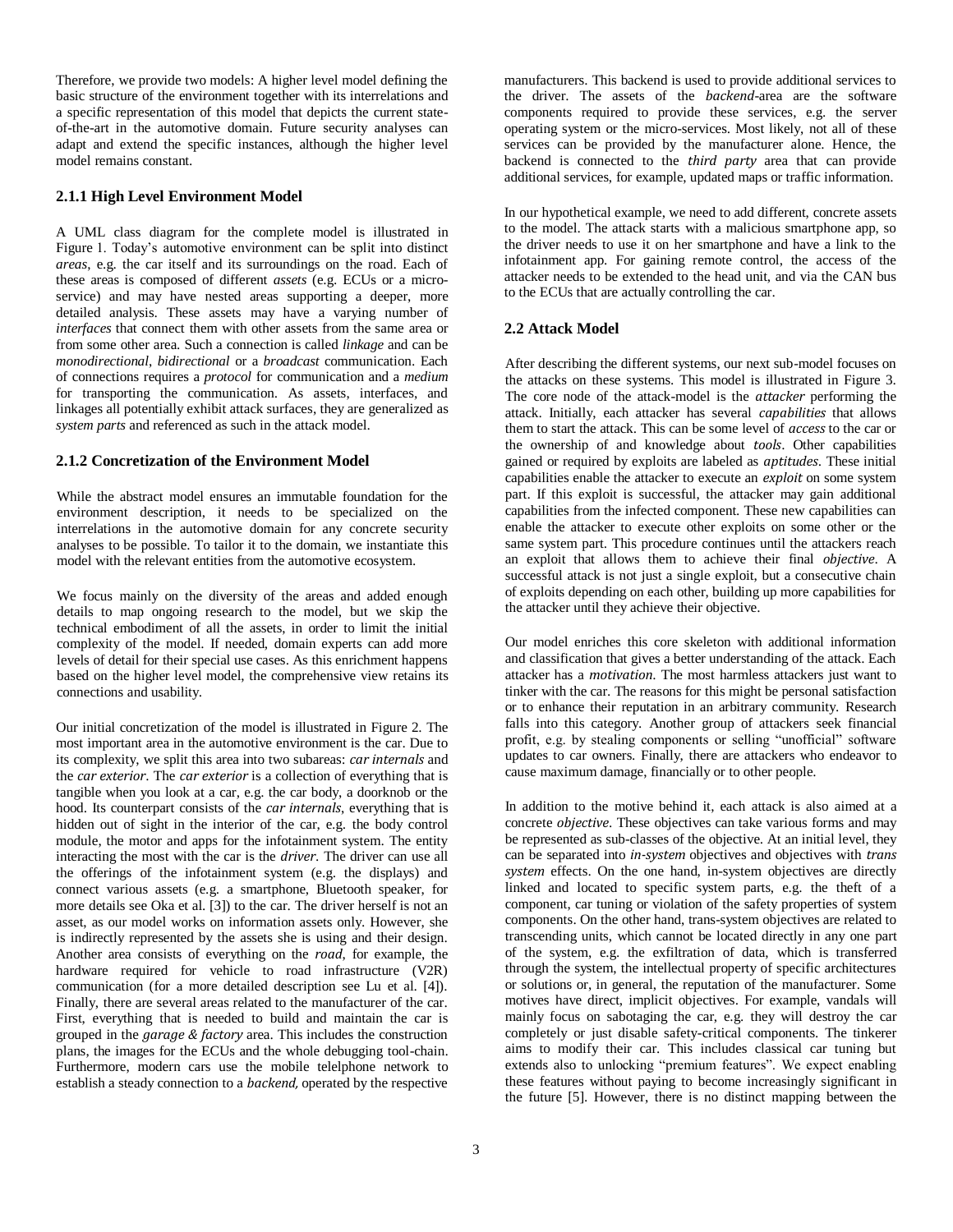

sub-types of motives and objectives: For example, an attacker can use an exploit endangering safety to blackmail the manufacturer, and thus for his own financial gain. The objectives and motives of attackers can be combined in various forms and more examples can be found in academic literature [6]. For *capabilities*, it is most important to separate different levels of access to the car. The OBD-II port exposes a big attack surface, but it requires physical access to the interior of the car that is only available to a small group of people, e.g. the car owner, passengers or technicians in the repair garage. More likely are exploits on web-services of the backend, as they are remotely available over the Internet. Physical access to the exterior of the car also offers lots of attack vectors, e.g. breaking into the car, but entails the risk of being discovered and arrested during the attack. Exploits on sensors require physical proximity to the car, e.g. being on the same street as the attacker.

As exploits are the pivotal element of our attack model, we enhance them by adding different classes of exploit. First of all, each exploit affects at least one system part. The system part class is identical to the same-named class in the previous environment model. In this way, an exploit can affect assets, interfaces, and linkages in all areas of the system. In our model, each exploit is also based on a weakness

in a system part that it exploits. This weakness can be in the design, the implementation or the configuration of the system part.

For our fictional attack scenario, we have to be more concrete about the actual steps of the attacks. While remote controlling the car, the attacker might aim for violating the safety, for example, by actively crashing the car; or she can harm the reputation, for example, by selectively degrading features like the adaptive cruise control. Both are motivated by doing vandalism. Next, we need to define the exploit-capability chain: The attack is starting with the remote access of the attacker to the smartphone of the user. This capability could be gained via a malicious app in the app store, which is not part of the model presented in Figure 2. In this model, as an initial capability, we take the ability of the attacker to execute code on the smartphone. From there, the attacker can also send crafted messages to the Bluetooth interface of the car, while the driver is inside. There might be weaknesses in the implementation of the communication stack, for example, a buffer overflow that enables the attacker to execute code on the head unit. Thereby, she can access the CAN bus and can send messages to other ECUs inside the car. From that point, there are many alternatives for harming safety, see section 4 for details. One example is to spam packages and with this deny all legitimate communication between the sensors and ECUs connected to the bus.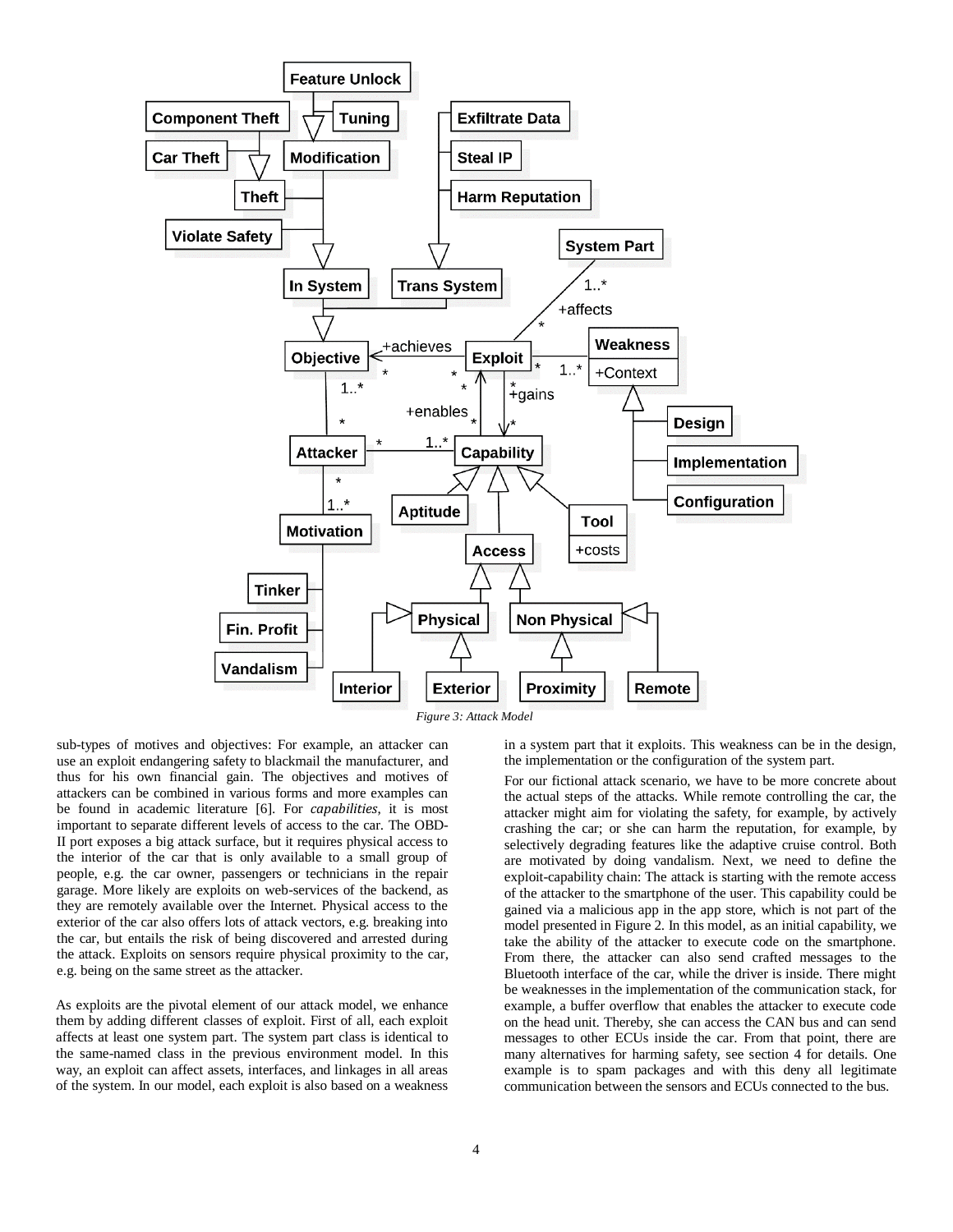### **2.3 Defense Model**

Finally, the third model is dedicated to possible defense mechanisms. It is illustrated in Figure 4. Such mechanisms can be classified by multiple relevant properties. First of all, the model considers the *implementation* of the defense, as this can be done in *software* or at *hardware level*. Each defense can have multiple, different *effects*: Ideally, it *solves* the underlying problem, so that the corresponding attacks become impossible. For example, bug fixes in the implementation of software should have this effect. Other defense mechanisms cannot prevent attacks completely, but at least they can *harden* the system. All cryptographically secure encryption algorithms have such effects, as in theory decryption is always possible by brute forcing the key; but practically, the required computation power to perform the attack is not affordable. As subclasses of the hardening group, we reuse the three aspects of the CIA-triad, *confidentiality*, *integrity* and *availability*. Please note, that CIA is intentionally not represented in the attack model. The attack model focuses on describing an attacker that is exploiting weaknesses to gain more capabilities until she reaches her final objective. These exploits are violating the CIA attributes, and often several of them are affected simultaneously, for example when an ECU is infected via exploiting a buffer overflow. In this example, the attacker gains access to CAN bus, where she can read all messages (confidentiality), manipulate sent signals (integrity) and flood the bus to make it unusable (availability). However, these attacks in most cases are only based on message manipulation, so hardening by using cryptographic signatures is a valid defense. With these links, the relevant CIA attributes of the attack are implicitly described by the linked defenses. Finally, the minor effect any defense can have is to raise *awareness* of the attack. This means that even though the defense does not prevent or stop the attack, it does give an indication that the attack is ongoing or has happened, so that its causes can be mitigated. One important factor that can be used to compare different defense mechanisms dealing with the same attack is the cost of their implementation. Cost is integrated into our model via the indirection of *overhead* of a defense. These overheads can manifest in *memory*, *performance*, the *development* effort to implement the defense. It is also possible to have a general overhead without the refinement of one of these subclasses. For example, physical unclonable functions are a defense mechanism that can only be implemented in hardware [7]. Thus, they do not directly increase the overhead in memory or performance but do cause a cost to the specialized hardware. Lastly, all defenses follow a *strategy*. On the highest level, a defense strategy can be classified as *proactive* – measures taken against attacks before they happen – and *reactive* – measures taken against attacks while they are happening or after they have happened.

Proactive measures can be further refined in strategies aimed at *nonfunctional* or for *adaptation* of the system. The first category, hardening, is based on adding additional layers to the software, like applying *cryptography* before the communication or storage of data or *integrity protection* that adds tamper-protection mechanisms to existing software or data. The second category, adoption, incorporates the changes directly into the system. The most basic case is just a*bug fix* that repairs a flaw in the implementation or configuration. Furthermore, the system can be adapted to *limit access*  to a sensitive component, e.g. by restructuring the network or restricting it with a firewall. All reactive measures provoke a *reaction* whenever they detect an attack. These reactions can be automatic, e.g. a script adjusting a firewall, or manual e.g. an alarm alerting a human security agent who will conduct further investigations of the incident. The minimal reactive measure is just *monitoring* the system. These defenses, e.g. recording performance indicators or storing some log files for later manual analysis, are based on some information about the system but do not apply continued scans automatically.

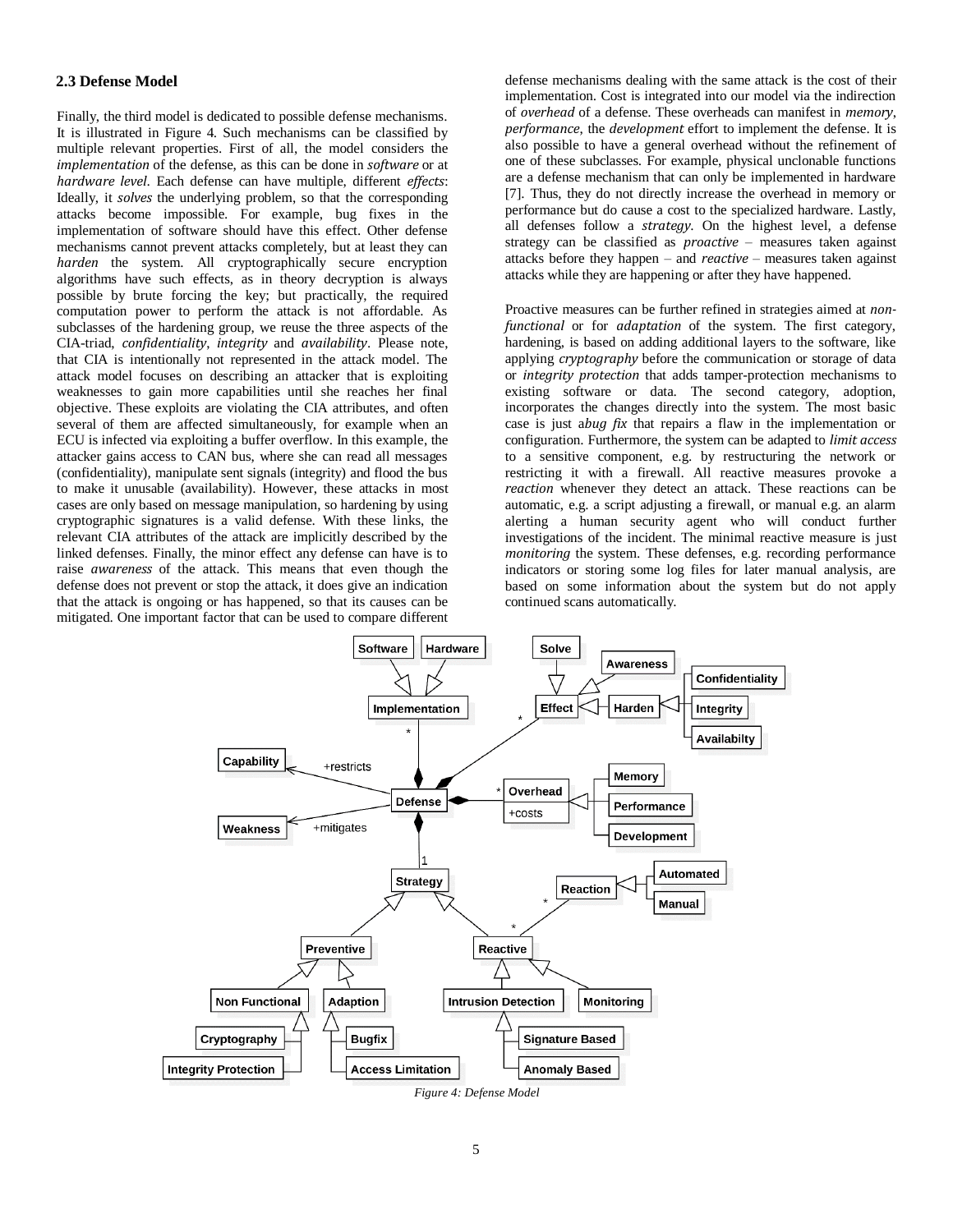

More advanced reactive measures are classified under *intrusion detection* (e.g. as applied by Hoppe et al. [8]). Depending on its internal mechanics these defenses can be refined in two subclasses. On the one hand, *signature based* defenses have information about previous attacks and have knowledge about concrete indicators of an ongoing attack. This knowledge is used to define signatures of the attack (e.g. rules, patterns) that are then used to scan ongoing actions. On the other hand, *anomaly based* defenses do not have information about attacks and extract or learn rules from the regular behavior of the system and consider deviations as abnormal. These two subclasses are common in academic literature: for example, see Axelsson [9] and Kabiri et al. [10]. The nodes *capability* and *weakness* constitute the interconnection to the attack model and will be discussed in more detail in the next subsection.

There is intentionally nothing specifically automotive in our defense model, as we do not see a requirement for it. Software engineering is all about different trade-offs and the defense model describes these. The decision as to which trade-offs are acceptable is always domainspecific. However, these decisions are not represented in the model and thus, the defense model does not specialize in the automotive domain.

For our fictional example of an attack via a malicious smartphone app, various possible defenses could be modeled. The most basic example is fixing the buffer-overflow weaknesses in the Bluetooth implementation that solves the attack vector with no noticeable overhead. Furthermore, the architecture of the internal bus communication can be adapted to clearly separate the head unit from any other safety-critical communication. However, this only hardens the integrity of the system, because as long as the buses are connected, an attacker just needs to perform more exploits to reach the same capabilities again. Furthermore, that particular architectural change has to be realized in hardware and therefore, it is very expensive. Namely, it might be more feasible to add a reactive measure. For example, an additional software component in the central gateway that detects anomalous traffic, as a reaction—isolates the affected network or component; reports this to the driver to raise the awareness about the ongoing attack and sends the car to a repair shop. All these are possible defenses, that can be compared using the properties in our model and the manufacturer, finally, could decide which should be implemented.

#### **2.4 Interconnection of the Models**

After discussing all three sub-models in detail, this subsection now focuses on the interconnection of the models. The connection between the models is depicted in Figure 5. The environment builds the foundation of our model. With the proposed higher level model, almost every part of the environment is a system-part. No matter in what area it is used or how the assets are connected, every part of the environment can be exploited for an attack. If there exists an attack, the abused system-part has a direct linkage to the attack model. This allows us to query the combined model as to which system part is attacked more frequently or which attacks need to be considered when a specific part of the environment is designed or implemented. Summarizing the attack model, a successful attack in our model is a chain of capabilities and exploits that finally achieves an object. Hence, any successful defense must break this chain. This can be done in two ways: Either the defense restricts the capabilities of the attackers, so that they are no longer able to perform an exploit; or else it mitigates the underlying weakness, such that the attackers can no longer use it to gain more capabilities. Intentionally, our model has no direct connection between the system and the defense. This is in order to always require a concrete attack for such linkage. Accordingly, there are two ways to model defenses: Either they are part of the system or else they function as an asset of the environment. Defenses designed to thwart a specific attack should be modeled as an explicit defense against this attack.

Otherwise, the "defense" has to be modeled as an asset inside the environment that inhibits an attack surface, just like any other part of the environment. In other words, a defense should at least have one specific attack scenario that it protects against to qualify as a defense.

With splitting the model into three submodels and with the generalization to a generic representation, we aimed for making the complexity in the automotive domain manageable. Our model is applicable to older cars without ECUs up to completely autonomous cars. Modern architectures are composed of a multitude more aspects, but just modelling a single attack on a single component is sufficient to initialize and use our model. Further links, attacks, and defenses can be added when required or needed.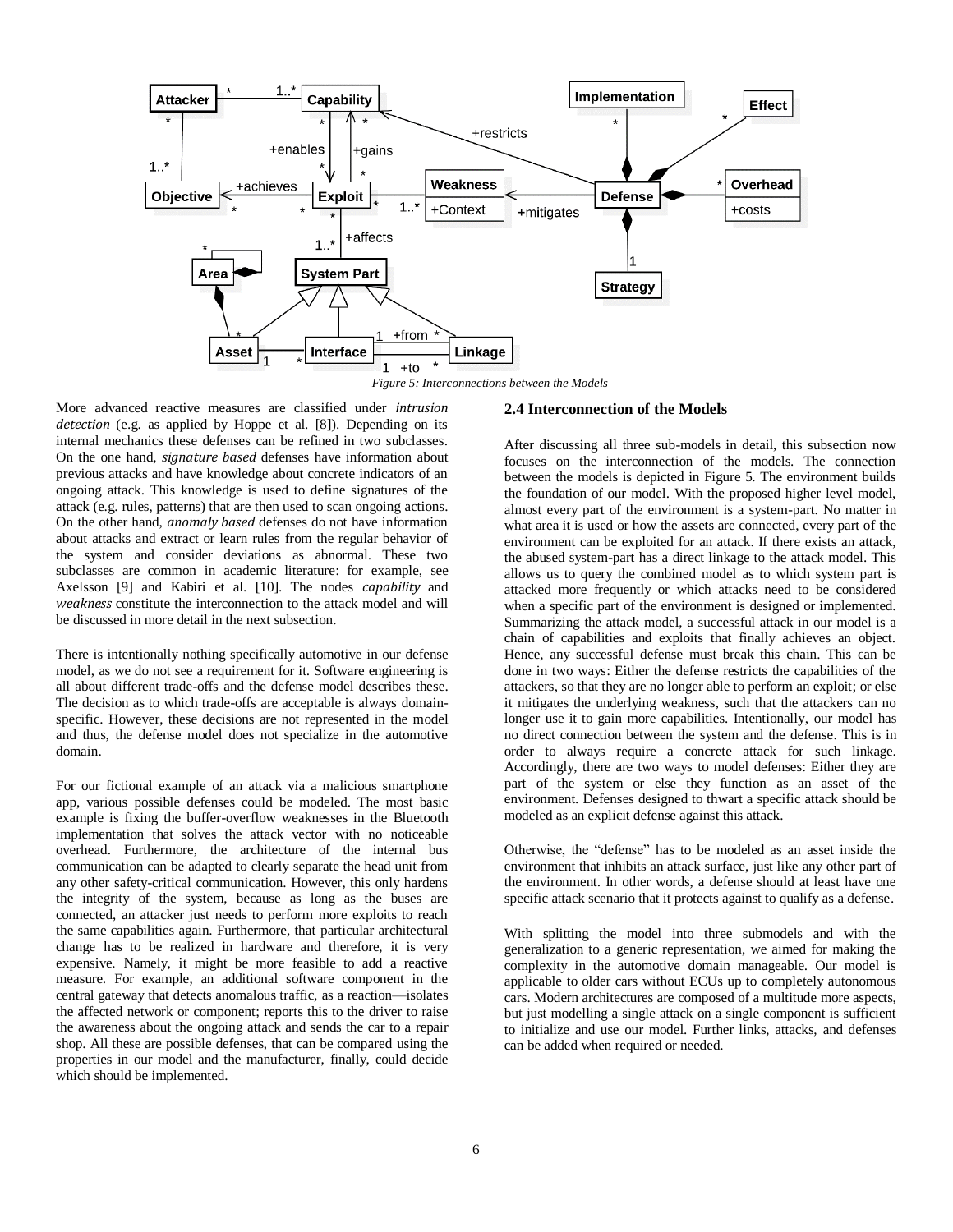### *3. Related Work*

Our initial models were inspired by the thoughts about the automotive threat model of Checkoway et al. [11]. For their threat assessment, they focus on the capabilities of an attacker that enables them to execute an exploit, e.g. the ability to write an IDA Pro module for modifying the firmware of an ECU. Furthermore, they show several attacks using chains of multiple exploits that are also reflected in our attack model. However, they choose a different approach to classifying the level of access and the capabilities of the attacker. They structure the access level into "indirect physical", "short-range wireless" and "long-range wireless" areas. In contrast to our model, they are not considering remote attacks like attacks on the OEM servers that do not require any proximity to the car. Additionally, their structure is based on the physical properties of the transport medium for the attacks. Hence, such a model cannot be applied to classical attacks like cutting cables or lock-picking. We think classification of the access level by the distance of the initial interaction with the car is more suitable, since this is independent of the medium used by the attacker and thus more enduring for future developments. Finally, they distinguish between "technical", the knowledge and skills of the attacker, and "operational" capabilities, the level of access an attacker can achieve. Our separation between tool and access sounds similar at the first sight; but we consider separating exploits by the required knowledge of the attacker as a variant of security by obscurity. Hence, it is barely helpful for classification purposes. As an alternative, we suggest using the notion of tools that are required to execute the corresponding exploit, as a tool is always related to the cost involved in building or buying it. This cost makes some of the exploits unaffordable for some attackers. For example, it is not feasible for a car tuner to spend a lot of money on expensive equipment for illegally unlocking a premium feature that is comparably cheap to buy directly. Unfortunately, none of authors' thoughts are formalized or generalized and they do not provide a structure for their recommended defense mechanisms.

Another survey that has helped to refine our model was done by Studnia et al. [12]. In their study, they are naming and grouping a lot of elements that need to be considered in security analyses. They start with a detailed overview of the automotive networks that conforms to our environment model. Then, they classify the goals of the attacker. These are represented in more detail in the subclasses of the objective and the motive of the attacker in our attack model. Furthermore, the survey lists several attacks grouped by their level of access and covering different elements in the environment (e.g. the OBD-II port, the TPMS or the Web browser in the infotainment). Finally, the authors list several defense mechanisms, like anomaly detection and cryptography, that are also represented in the strategy subclasses contained in the defense model. Their survey gives an overview of the interconnections between environment, attacks and defenses. Our model combines the different views on security given by them into one interconnected model that provides enough structure for them to be able to merge their work with similar and future research.

Finally, our model is a more formalized view of the landscapes drawn by the survey of Parkinson at al. [13], which focuses on research gaps and future challenges. Their initial outline is similar to our environment model, as they also consider the car, the road environment. and the connections between them all as distinct elements. However, our model also considers the manufacturer and the backend for connected services as parts of the environment that may contain new challenges for research. Subsequently, they outline a total of 14 research gaps that can (with one exception—privacy

concerns—these can only be considered from an attacker's perspective as data leakage) all be located in our model since, while designing our model, we intended to cover all of their findings. Three gaps are related to attacks on sensors, the effects of compromised sensors and protections against these attacks. Most central for us is the lack of comprehensive research on ECU vulnerabilities, their combinations, potential implications and mitigation techniques. The interconnection of exploits and capabilities of the attackers as well as the interconnectivity of attacks and defenses are designed to enable a mapping that highlights this gap. Two other gaps, namely research into a secure update mechanism and also secure forensic storage, are considered as assets at the backend of the manufacturer and inside the car, because they are not only defense mechanisms but their security needs to be discussed in the context of the entire system and known attacks. The third party information in the infotainment system is represented in our model as a trace from the third party area through the backend into the infotainment system as we consider this level of detail as highly relevant to discuss these attacks. Sensors are part of our environment model, hence it can be used to discuss all of the three gaps. Furthermore, three other gaps involve considering the reactions to and the detectability of attacks. Our defense model differentiates multiple defense strategies and the reaction should directly be linked with each of these strategies. Finally, the three remaining gaps point to a lack of industry adaption and reaction to automated attacks by non-professional attackers. Moreover, industry should put more effort into fixing inherent security vulnerabilities in the components. Our model includes the notion of costs for attack tools and defense mechanisms to quantify these aspects. Hopefully this will make this problem more tangible for the management level and will increase the efforts in this research direction.

### *4. Application of the Model*

After the discussion of the delta from our model to previous work, below we will elaborate the merits of using our threefold model. Mainly, we see these benefits in four different aspects. Each of them will be discussed in one of the following subsections.

### **4.1 Structuring existing academic literature**

First of all, our model provides a structured view of the mapped academic literature. Due to time and space limitations, it is not feasible to give an exhaustive mapping here. Hence, we have selected academic literature from attacks and defenses to cover all aspects of our model at least once. When multiple papers were available, we choose the most cited source. By this process, we demonstrate the applicability of our model to the current research landscape. Our mapping can be found in Table 1.

In this table, each column represents one class from our model. Namely from left to right: the environment model, the attacker model and the defense model – each separated by double lines. To prevent proliferation of the number of columns, we skipped all inherited classes and just kept the parent class and give the concrete subclass in the table fields. Each row represents a pair of attack and correlated defense strategies documented in one piece of academic literature. The first column cites the reference for the illustrated instance. If one reference explains multiple attacks and defenses, these are listed one below the other and only the first row cites the reference.

In order to keep this table compact and on a single page we use abbreviations and some symbols inside the table. Words ending with a dot are short versions of class names in our model, chosen long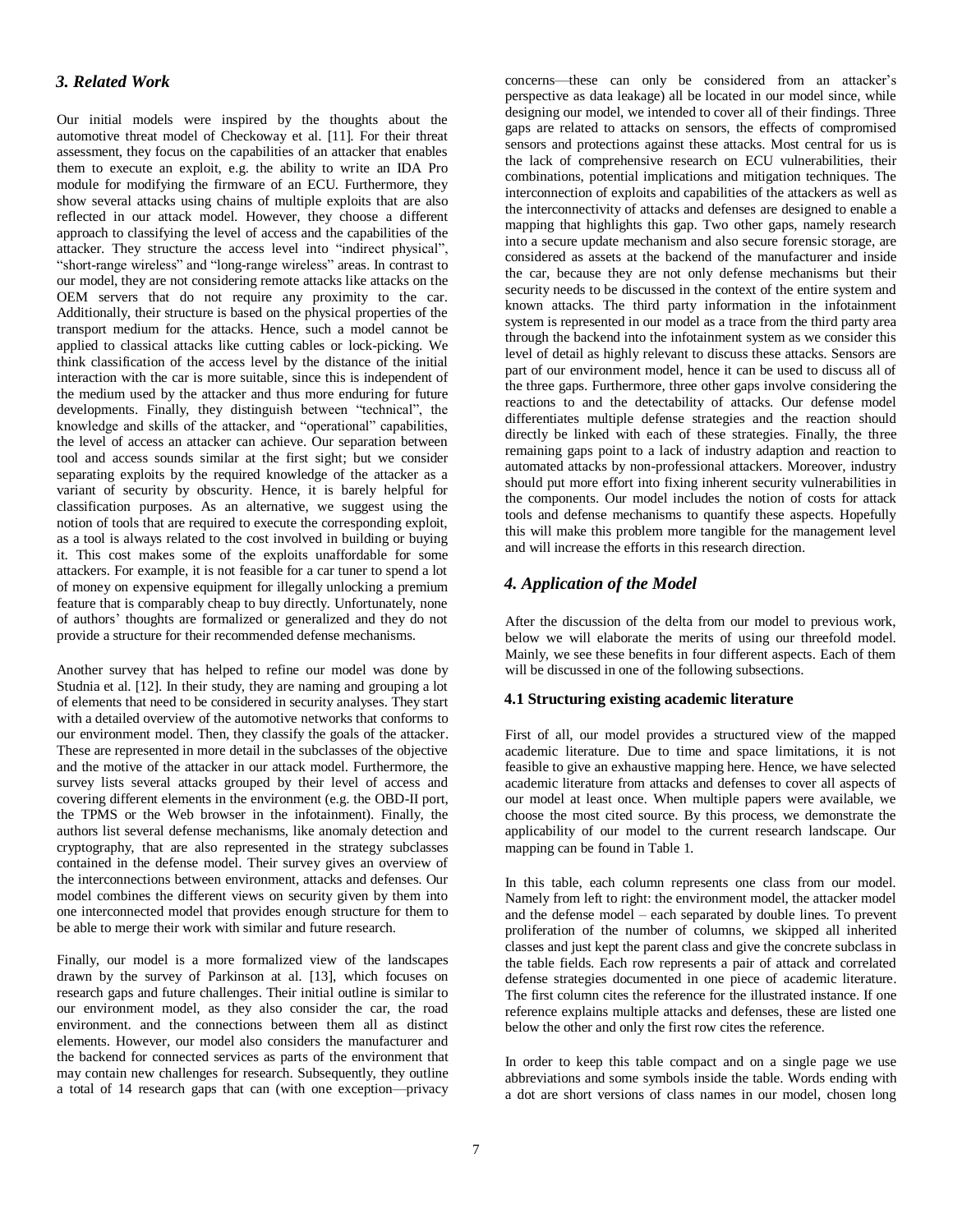enough to match uniquely to one subclass. A field with "n/a" indicates that the corresponding information was not given by the authors in this reference, but would be required for a complete instantiation of our model. A field with "–" indicates, that this field is not needed for this specific instance. This is only used for the reaction only required by a reactive defense strategy.

We want to point out that our collection ranges from survey papers over experimental analyses to blog posts on the Internet. Although all of them give different granularity of information and level of details, all of them are still mapable to our structure. This underlines the capabilities of our model.

Such a structured view is helpful for automotive professionals as well as academic research. On the one hand, domain experts are mainly responsible for one specific part of the car, e.g. one functionality inside an ECU or one remote service inside the backend. The explicit environment model allows them to filter for their component and only focus on information available for their field of interest. On the other hand, researchers need a broad overview of all existing research to identify gaps and link their work to closely related previous publications. Our model directly links attacks with defenses and vice versa. Thereby research on attacks can show that it circumvents existing defense strategies and new defense mechanisms can rely on documented attacks to prove their effectiveness. Hence, we consider our model to be a valuable aid to the collection of related work.

### **4.2 Comparison of alternative defenses**

In our model, a description of an attack is split into exploits and different levels of capabilities i.e. all intermediate steps of the attack have to be explicit. In this way, not only are the attacks illustrated with a high level of detail, but this also enables a very detailed discussion of different approaches for a suitable defense. Longer attack chains, as for example described by Spaar [17], hold more potential for defenses. The single strategy discussed in their work is just preventing the final replay step of the attack.

Even though their work focuses on the description of the attack, this attack can however be impeded by addressing each segment of the attack chain.

If the initial soldering of the debug pins on the chips inside the ECU that have been intentionally removed is impeded, no meaningful debugging of the firmware is possible and the vulnerabilities exploited will be harder to discover. The weak DES encryption used by the chip could be replaced by its successor 3DES or by stronger AES encryption; which would harden the confidentiality of the sniffed messages, but would also involve higher computational costs. When switching the cryptography, it is also possible to use modern, white-box cryptography [26]. This would hide the key inside the implementation, so that it can no longer be discovered easily by code inspection. At the simplest level, sensitive information like the VIN of the car should not be divulged inadvertently, e.g. by verbose error messages. This small change in implementation would require an additional step in the attack chain in order to gather this information. Additionally, the attackers would have to use their own mobile station for sending fake messages to the car.

By fingerprinting mobile stations that have been used previously, and also by collecting a pool of trusted stations, the manufacturer could adopt a reactive strategy of restricting the use of "unknown" stations, thus preventing a car unlock command via this channel, for example. Finally, the car owner is not included at any point in the attack chain. Therefore, an automatic information notice on a third channel, stating that the car has been unlocked by the remote service, would provide notification of the attack.

These defenses would be capable of mitigating the attack described, since each of them breaks the chain of exploits. However, each defense involves a different cost and has a different impact – not only on an individual attack but also on the overall level of security. Furthermore, in our opinion, security mechanisms always need to consider the architecture of the entire system: The car's internals and the road units are just as important as the manufacturer's backend and repair garages. All of these areas are needed when it comes to designing a holistic, fully functional security architecture. Hence, we consider this discussion to be a valuable application of our model.

### **4.3 New combinations of existing attacks**

The core element of our attack model is the circular relationship between capabilities and exploits. A successful attack starts with the initial capabilities of each attacker, followed by the exploits these enable and continues similarly with new capabilities gained through these exploits. Each exploit and the capabilities it requires are just one segment of these attack chains and can be reused for other attacks, although they have been described by different authors. One example of such interaction is the work done by Computest [19] and the work of Koscher et al. [15].

Computest focuses on analyses of the cellular connection, the interface to the modular infotainment platform linking it with the Internet. They have been able to exploit one of the running services, so as to enable remote code execution. Furthermore, they broke the weak encryption keys inside the ECUs and finally were able to send messages over the CAN bus. Computest stopped their research at this point and disclosed its findings to the manufacturer. The manufacturer confirmed their findings but points out that the final "objective of manipulating the steering and brakes was not achieved". In this situation, our model provides more information and links work that shows how an attacker can continue with the ability to send arbitrary CAN messages; namely, the work of Koscher et al. They started their security analysis with physical access to the OBD-II port in the interior of the car and the ability to send messages using it. With exploits on several connected ECUs, they were able to bridge different CAN networks, composite their attacks and finally managed to interfere with the brakes of the car. Both attacks when combined form a new, even more dangerous attack chain. In combination, the attack only requires remote access to the car via the mobile network and achieves the objective of active interference with a car in motion.

This is only one example for such a combination of attacks, but it shows that structuring existing research provides stronger arguments for persuading manufacturers to take additional security steps; especially as, according to the findings of Computest, existing production cars have still not been patched.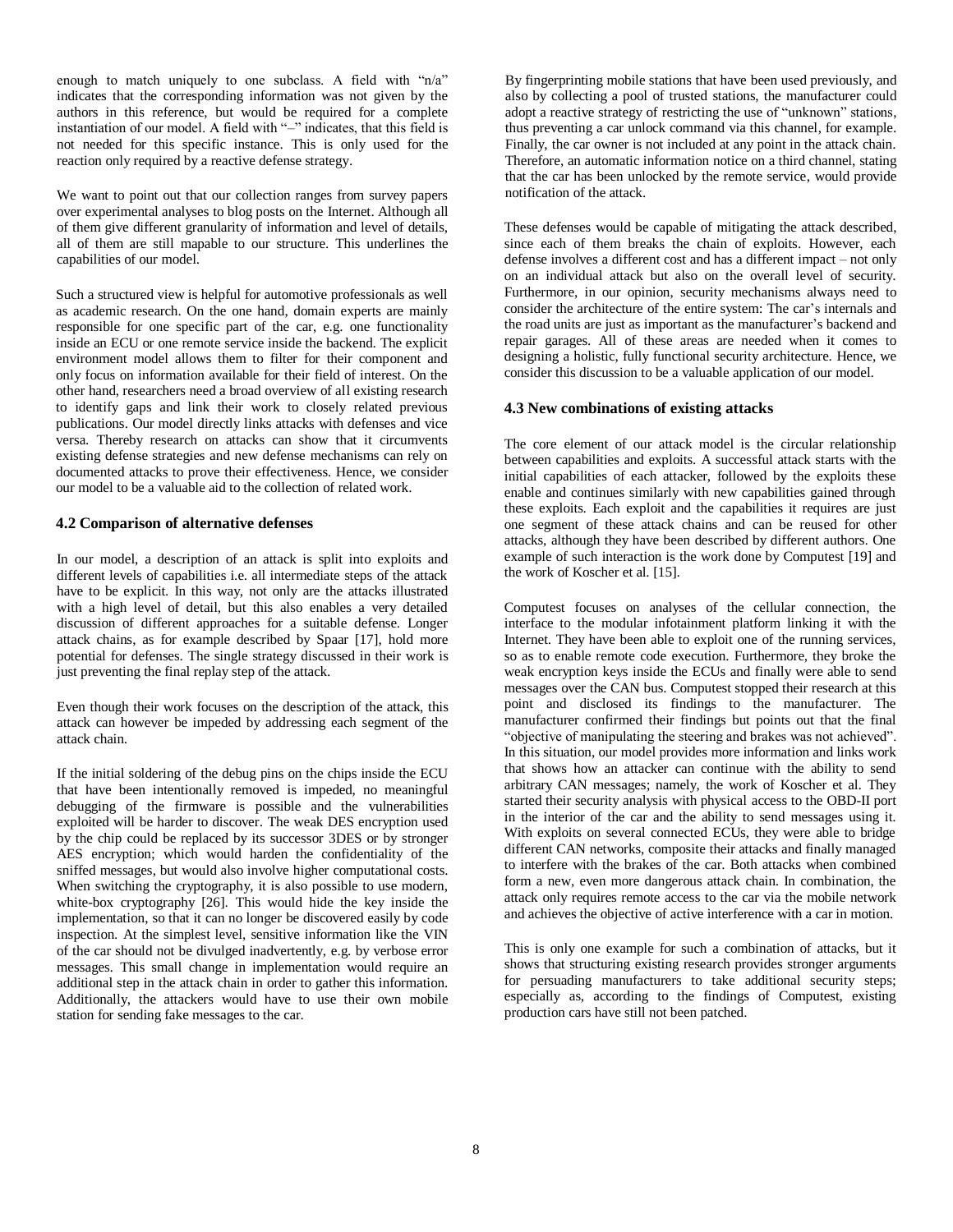| React.                        |                    |           |                         |                                                                                                  |                                       | $\mathbf{r}$                             | $\blacksquare$     | $\mathbf{I}$                            | $\blacksquare$ | $\mathbf I$                    | $\,$ I                                                                                    | $\mathbf{I}$                                                                                                                                                                                                                   | ï                                     |                                     | n/a                                                        | $\mathbf{I}$  |                                  | n/a                                                                                    | $\mathbf{I}$                             | $\mathbf{I}$                                                                                                                                                                                                                                                                                                                                                                                                                                                                                                                                                                                                                                                                       | $\,$ (                                                                                                                                                                                                                                                        | $\mathbf{I}$                                                             |
|-------------------------------|--------------------|-----------|-------------------------|--------------------------------------------------------------------------------------------------|---------------------------------------|------------------------------------------|--------------------|-----------------------------------------|----------------|--------------------------------|-------------------------------------------------------------------------------------------|--------------------------------------------------------------------------------------------------------------------------------------------------------------------------------------------------------------------------------|---------------------------------------|-------------------------------------|------------------------------------------------------------|---------------|----------------------------------|----------------------------------------------------------------------------------------|------------------------------------------|------------------------------------------------------------------------------------------------------------------------------------------------------------------------------------------------------------------------------------------------------------------------------------------------------------------------------------------------------------------------------------------------------------------------------------------------------------------------------------------------------------------------------------------------------------------------------------------------------------------------------------------------------------------------------------|---------------------------------------------------------------------------------------------------------------------------------------------------------------------------------------------------------------------------------------------------------------|--------------------------------------------------------------------------|
| Over-<br>head                 | n/a                | n/a       | n/a                     | n/a                                                                                              | n/a                                   | n/a                                      | n/a                | n/a                                     | n/a            | n/a                            | n/a                                                                                       | n/a                                                                                                                                                                                                                            | n/a                                   | n/a                                 | n/a                                                        | $\rm n/a$     | n/a                              | n/a                                                                                    | n/a                                      | n/a                                                                                                                                                                                                                                                                                                                                                                                                                                                                                                                                                                                                                                                                                | n/a                                                                                                                                                                                                                                                           | n/a                                                                      |
|                               | n/a                | n/a       | n/a                     | n/a                                                                                              | n/a                                   | n/a                                      | Awareness          | Solve                                   | Solve          | Solve                          | n/a                                                                                       | n/a                                                                                                                                                                                                                            | Solve                                 | Harden                              | Awareness                                                  | n/a           | Harden                           | Awareness                                                                              | n/a                                      | Harden<br>Solve,                                                                                                                                                                                                                                                                                                                                                                                                                                                                                                                                                                                                                                                                   | Solve                                                                                                                                                                                                                                                         | Solve                                                                    |
| Implemen-<br>Effect<br>tation | n/a                | n/a       | n/a                     | n/a                                                                                              | n/a                                   | n/a                                      | Software           | Software                                | Software       | Software                       | n/a                                                                                       | n/a                                                                                                                                                                                                                            | Software                              | Software                            | Software                                                   | n/a           | Software                         | Software                                                                               | n/a                                      | Software                                                                                                                                                                                                                                                                                                                                                                                                                                                                                                                                                                                                                                                                           | Software                                                                                                                                                                                                                                                      | Software                                                                 |
| Strategy                      | n/a                | n/a       | n/a                     | n/a                                                                                              | n/a                                   | n/a                                      | Bugfix             | Bugfix                                  | Bugfix         | Bugfix                         | n/a                                                                                       | n/a                                                                                                                                                                                                                            | Bugfix                                | Bugfix                              | Anomaly<br>Intrusion<br>$_{\rm 0}^{\rm 1}$ Detec-<br>based | n/a           | Crypto                           | $\begin{array}{c}\text{Among}\\\text{based}\end{array}$<br>Intrusion<br>Detec-<br>tion | n/a                                      | Crypto<br>Access<br>tation,<br>Limi-                                                                                                                                                                                                                                                                                                                                                                                                                                                                                                                                                                                                                                               | $\begin{array}{c} \text{Access} \\ \text{Limit} \end{array}$<br>tion                                                                                                                                                                                          | $\begin{array}{c}\text{Access}\\\text{Limit}\text{a}\text{-}\end{array}$ |
| Weak-<br>ness                 | Config.            | Implemen. | Implemen                | Config.<br>n/a                                                                                   | Design,<br>Imple-<br>men.             |                                          | Config.            | Config.                                 | Implemen.      | mplemen.<br>Configu-<br>ration | Design                                                                                    | Design                                                                                                                                                                                                                         | Config.                               | Implemen.                           | n/a                                                        | n/a           | Design                           | n/a                                                                                    | n/a                                      | Design                                                                                                                                                                                                                                                                                                                                                                                                                                                                                                                                                                                                                                                                             | Design                                                                                                                                                                                                                                                        | Design                                                                   |
| Exploit                       | <b>ECU</b> Flash   | Buffer    | Overflow<br>Shell       | Arbitrary<br>Injection                                                                           | Overflow<br>Force,<br>Buffer<br>Brute | Arbitrary                                | <b>Brute Force</b> | Reverse<br>Eng.                         | Fuzzing        | Engineering<br>Reverse         | Jamming,<br>Fuzzing,<br>DoS,                                                              | Jamming,<br>Spoofing,<br>Overload                                                                                                                                                                                              | Spoofing<br>Message                   | <b>Brute Force</b>                  | n/a                                                        | n/a           | Usage,<br>Brute Force<br>Unauth. | n/a                                                                                    | n/a                                      | <b>Brute Force</b>                                                                                                                                                                                                                                                                                                                                                                                                                                                                                                                                                                                                                                                                 | Unauth.<br>Usage                                                                                                                                                                                                                                              | <b>Brute Force</b>                                                       |
| Aptitude                      | <b>CAN</b><br>Send | Send CAN  | Send CAN                | Access to<br>garage Network<br>Send CAN                                                          |                                       | access, Send<br>CAN<br><b>Blue Tooth</b> | Send CAN           | Send CAN                                | Send CAN       | Send CAN                       | Displays,<br>Influence Safety,<br>ECU, Control<br>Send CAN,<br>Reprogram<br>drive car     | Influence Safety                                                                                                                                                                                                               | Unlock Car                            | Read Backend                        | Communication<br>Send CAN                                  | Send CAN      | Influence Safety                 | ECU Flash,<br>Unlock car                                                               | ECU, Influence<br>Send CAN,<br>Reprogram | Safety, drive car<br>Drive Car                                                                                                                                                                                                                                                                                                                                                                                                                                                                                                                                                                                                                                                     |                                                                                                                                                                                                                                                               | Unlock Car                                                               |
| $_{\rm Tool}$                 | IDA Pro            | IDA Pro   | WiFi                    | Windows<br>Virus for<br>Scanner                                                                  | <b>IDA</b> Pro                        | Malicious<br>$_{\rm{App}}$               | Reverse            | Eng.<br>Fake<br>Mobile<br>Station       | n/a            | Device<br>OBD-                 | $\begin{array}{c} \mbox{Carshark},\\ \mbox{IDA Pro},\\ \mbox{OBD-} \end{array}$<br>Device | Generator<br>Arduino,<br>Signal<br>Laser                                                                                                                                                                                       | Fake<br>Mobile                        | ${\rm Station} \atop {\rm IDA~Pro}$ | n/a                                                        | Port          | Scanner<br>OBD-<br>Device        | n/a                                                                                    | n/a                                      | Keycode<br>Reader,<br>Fuzzer<br>OBD-                                                                                                                                                                                                                                                                                                                                                                                                                                                                                                                                                                                                                                               | Webbrowser                                                                                                                                                                                                                                                    | Wireshark                                                                |
| Access                        | Interior           | Interior  | Proxim.                 | Remote                                                                                           | Proxim                                | Remote                                   | Remote             | Remote                                  | Proxim         | Interior                       | Interior                                                                                  | Proxim.                                                                                                                                                                                                                        | Proxim                                | Interior                            | n/a                                                        | Remote        | Interior                         | $\rm n/a$                                                                              | Remote,<br>Proxim.                       | Proxim.,<br>$Inte-$<br>rior                                                                                                                                                                                                                                                                                                                                                                                                                                                                                                                                                                                                                                                        | Remote                                                                                                                                                                                                                                                        | Proxim.                                                                  |
| Objec-<br>tive                | n/a                | n/a       | n/a                     | n/a                                                                                              | n/a                                   | n/a                                      | n/a                | n/a                                     | n/a            | n/a                            | n/a                                                                                       | Sabotage                                                                                                                                                                                                                       | Theft<br>Car                          | Data<br>Leakage<br>n/a              |                                                            | n/a           | $\rm n/a$                        | n/a                                                                                    | n/a                                      | Theft<br>Car                                                                                                                                                                                                                                                                                                                                                                                                                                                                                                                                                                                                                                                                       | Data<br>Leakage,<br>Reputa-<br>tion                                                                                                                                                                                                                           | n/a                                                                      |
| vation<br>   Moti-            | n/a                | n/a       | n/a                     | n/a                                                                                              | $\rm n/a$                             | n/a                                      | $\rm n/a$          | $\rm n/a$                               | $\rm n/a$      | n/a                            | $\rm n/a$                                                                                 | Vandalism                                                                                                                                                                                                                      | Financial<br>Profit                   | Tinker                              | n/a                                                        | $\rm n/a$     | $\rm n/a$                        | $\rm n/a$                                                                              | n/a                                      | Financial<br>Profit                                                                                                                                                                                                                                                                                                                                                                                                                                                                                                                                                                                                                                                                | Vandalism                                                                                                                                                                                                                                                     | n/a                                                                      |
| System<br>$_{\rm Part}$       | Player<br>6        | Media     | Player<br>OBD-          | ${\rm PassThru} \\ {\rm Windows}$<br>Laptop                                                      | Device<br>Tooth<br>Blue               | Smart-<br>phone                          |                    | Telematics<br>Unit<br>Mobile<br>Network | Tooth<br>Blue  | Device<br>OBD-II<br>Port       | <b>UBD-II</b><br>Port                                                                     | Sensors                                                                                                                                                                                                                        | Network<br>Mobile                     | Telematics                          | $\rm U_{AM}$ CAN                                           | Mobile        | Network<br>Airbar<br>ECU         | Multiple                                                                               | n/a                                      | Port, car<br><b>OBD-II</b><br>key                                                                                                                                                                                                                                                                                                                                                                                                                                                                                                                                                                                                                                                  | Smartphone<br>Rest-API<br>App,                                                                                                                                                                                                                                | Wifi                                                                     |
| Area                          | Internal<br>Car    | Car       | $Garcase +$<br>Internal | $\begin{array}{lcl} \texttt{Garage+} \\ \texttt{Factory} \\ \texttt{Car} \end{array}$<br>Factory |                                       | Driver<br>Device                         | $\rm{Car}$         | Backend                                 | Car            | Car                            | Car                                                                                       | $_{\rm{Car}}$                                                                                                                                                                                                                  | Backend                               | Car                                 | Car                                                        | $_{\rm{Car}}$ | Internal<br>Car                  | $\rm Ca r$                                                                             | n/a                                      | Device,<br>Driver<br>Car                                                                                                                                                                                                                                                                                                                                                                                                                                                                                                                                                                                                                                                           | Device,<br>Backend<br>Driver                                                                                                                                                                                                                                  | $\rm{Car}$                                                               |
| Ref                           | E                  |           |                         |                                                                                                  |                                       |                                          |                    | $[14] \label{eq:14}$                    |                |                                | $\begin{bmatrix} 1.5 \\ -1.5 \end{bmatrix}$                                               | $[16] \centering% \includegraphics[width=0.3\textwidth]{images/TransY.pdf}% \caption{The figure shows the results of the estimators in the left and right. The left and right is the same as in the right.} \label{fig:class}$ | $\begin{bmatrix} 1 & 7 \end{bmatrix}$ |                                     | $[18]$                                                     | $[19]$        | $[20]$                           | $\left[21\right]$                                                                      | $[22]$                                   | $[23] \centering% \includegraphics[width=1\textwidth]{images/TrDiS.pdf} \includegraphics[width=1\textwidth]{images/TrDiS.pdf} \includegraphics[width=1\textwidth]{images/TrDiS.pdf} \includegraphics[width=1\textwidth]{images/TrDiS.pdf} \includegraphics[width=1\textwidth]{images/TrDiS.pdf} \includegraphics[width=1\textwidth]{images/TrDiS.pdf} \includegraphics[width=1\textwidth]{images/TrDiS.pdf} \includegraphics[width=1\textwidth]{images/TrDiS.pdf} \includegraphics[width=1\textwidth]{images/TrDiS.pdf} \includegraphics[width=1\textwidth]{images/TrDiS.pdf} \includegraphics[width=1\textwidth]{images/TrDiS.pdf} \includegraphics[width=1\textwidth]{images/Tr$ | $[24] % \includegraphics[width=0.9\columnwidth]{figures/fig_4} \caption{A=25.8cm \label{fig:2} \includegraphics[width=0.9\columnwidth]{figures/fig_4} \caption{A=25.8cm \label{fig:2} \includegraphics[width=0.9\columnwidth]{figures/fig_4} \label{fig:2} }$ | $[25]$                                                                   |

### *Table 1: Structuring selected existing research according to our threefold model.*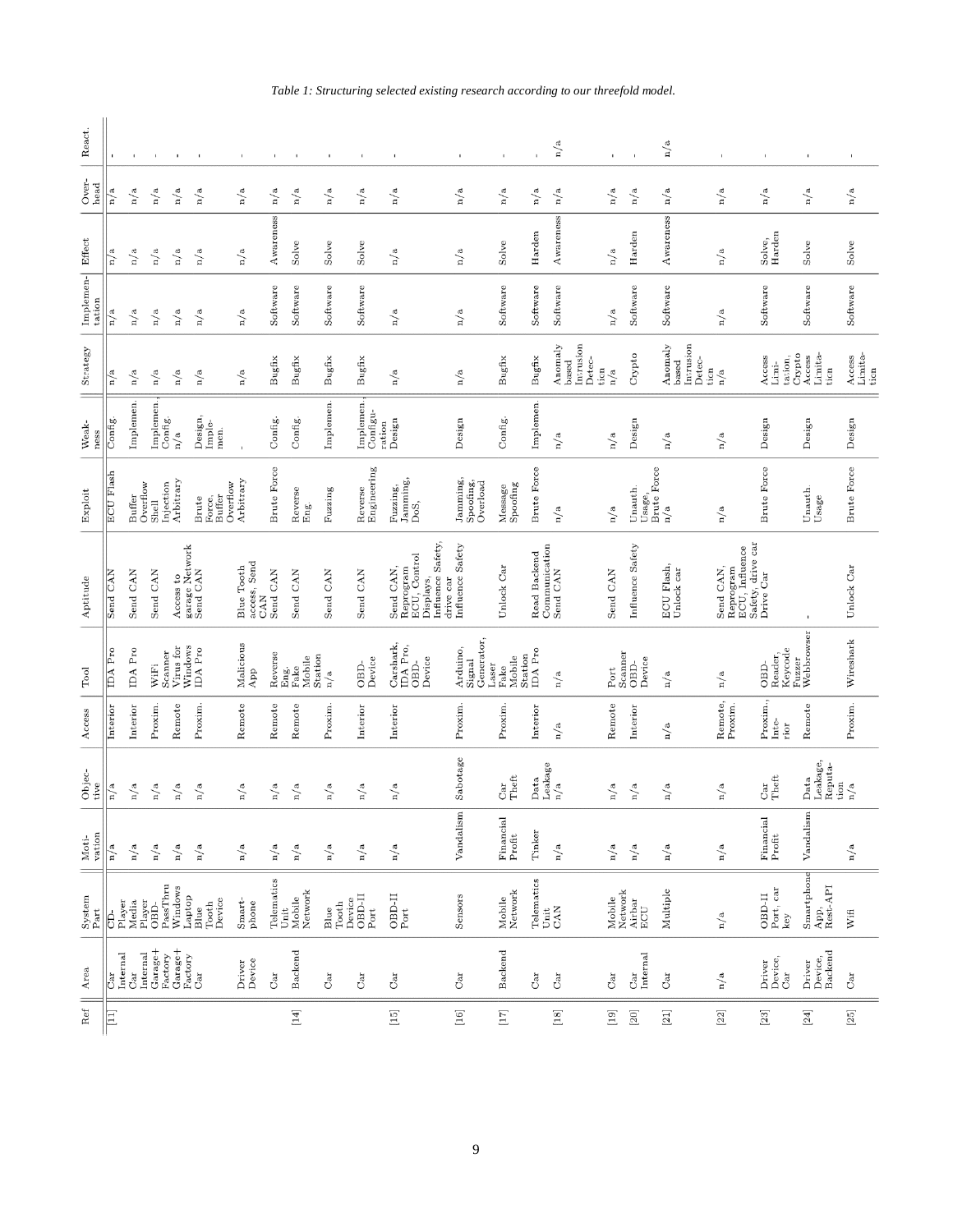#### **4.4 Spotting gaps and potential for further research**

With more and more research focusing on exploits or the defense of specific parts of the automotive domain, e.g. on inter-ECU communication, some of the components needed to describe attacks are redundant, e.g. the lack of authentication in the CAN bus as a weakness or detrimental to the safety of the passengers who could be the objective of an attack. Koscher et al. [15] find a remarkable solution for tailoring the description of the attacker to their work, as they "intentionally and explicitly skirt the question of a threat model". For research as focused as theirs, skipping this is valid, but for a comprehensive security analysis, the threat model is vital. In our model, we have included the attackers, their motivation and the objective they want to achieve. They are directly linked to our attack chain and so they are reusable. Thus, in cases where the authors do not directly provide this information, our model is a useful add-on, as it spots missing information. Clearly scoped, exhaustive work can also profit from the context given by our model. The work of Yan et al. [16] focuses on attacks on various types of sensors that manipulate their readings. However, they do not take into consideration the different types of attackers and what they can achieve with these methods. Can a speedster use a manipulated sensor to trick an autonomous car in a more aggressive, faster operation? Or can a portable "attack-device" at a crossing cause passing cars to crash without leaving any traces once the device has been removed? The attacker's perspective offers new views on research and makes them more tangible for the car industry. Furthermore, our model requires a variety of details from different aspects of an attack or defense. Unfortunately, most of the academic literature reviewed does not provide sufficient information to fill all classes of our model. As can be seen in Table 1, descriptions of attacks rarely discuss the motive or the objective of the attack. In particular, the granularity of the objective in our model is never considered in research, e.g. we were not able to find any academic literature about car tuning or about the theft of intellectual property. Also, information about the cost of a defense mechanism was not given for any of suggested defenses. The research proposing reactive defense strategies in our selection does not offer any specific reactions other than notification of the user.

Finally, we noticed a remarkable development in research on sophisticated defense strategies, e.g. the work of Kang et al. [18]. They develop an advanced defense mechanism based on anomaly detection, but their work is only linked with "a general attack scenario" and does not give any information about the specific context of the attack used in their analysis. We consider attacks and defenses as strongly interconnected and interdependent: There ought to be no attack that does not also have a suitable defense available nor any defense strategy that does not mitigate a specific attack scenario. This is revealed by our model, since it enforces the linkage between attacks and defenses. All of these findings can be considered to be gaps in literature and, as such, potential areas for further research. In particular, we noticed that information we consider to be helpful to decision-making in the car industry (e.g. the cost of defense mechanisms) was never provided in the literature we analyzed.

### *5 Conclusion and Future Work*

This paper presents a comprehensive model for security analysis in the automotive domain. Our model consists of three submodels: the environment model, illustrating and structuring all relevant assets in the automotive environment; the attack model, describing attacks as capability-exploit chains of attackers to their final objective; and the defense model, which is used to classify different defense strategies. Additionally, we offered a structure for existing knowledge contained in the academic literature on the subject, using this model; and we discussed the examples of four different ways to apply this structure.

We are aware that this paper does not fully elaborate the detailed usage of the model. We intentionally presented the model in an abstract level, and only sketched exemplary applications to keep the underlying structure generally applicable and independent from any concrete example. The particular usage is always specific to the user of the model and the model could be refined as needed. Nevertheless, our model can be used to integrate existing knowledge and enable a structured analysis of alternatives.

Although our mapping of selected research shows the applicability of our model to existing research, the results of this mapping are only preliminary; this being because it is not typical of the whole body of knowledge concerning security in the automotive domain. As future work, we are planning to extend and continue mapping those attacks and vulnerabilities that have already been documented and this research will be published in the future. This will enrich our formalized model with more detailed attack descriptions, with the aim being to enable solid, well-founded discussion of issues in the automotive domain. Furthermore, we plan to build a small web-based navigator that will transform the voluminous literature mapping found in this paper into an explorable knowledgebase that will be available publicly, for researchers and industry experts alike. Finally, we also plan an experimental evaluation of the benefits of our new model, to be carried out in conjunction with experts in this area, drawn from science and industry. While the instantiation already indicates the potential of this model, only further investigations will be able to demonstrate its value in helping these experts improve automotive security.